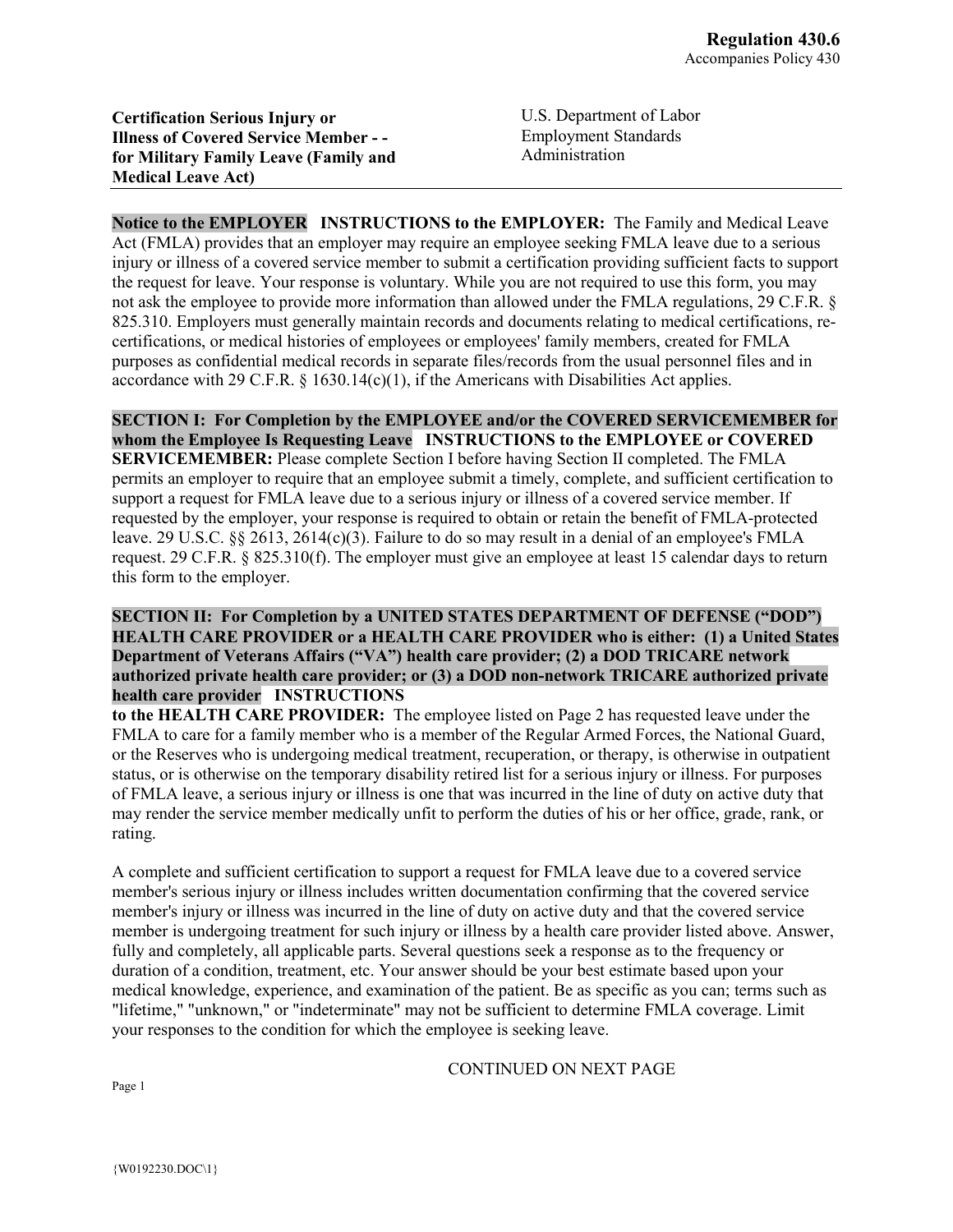Certification Serious Injury or Illness of Covered Service Member - for Military Family Leave (Family and Medical Leave Act)

U.S. Department of Labor Employment Standards Administration

**SECTION I: For Completion by the EMPLOYEE and/or the COVERED SERVICEMEMBER for whom the Employee Is Requesting Leave:** (This section must be completed first before any of the below sections can be completed by a health care provider.)

## **Part A: EMPLOYEE INFORMATION**

Name and Address of Employer (this is the employer of the employee requesting leave to care for covered service Member):

Name of Employee Requesting Leave to Care for Covered Service Member:

First Middle Last Name of Covered Service Member (for whom employee is requesting leave to care): First Middle Last

Relationship of Employee to Covered Service Member Requesting Leave to Care:  $\Box$  Spouse  $\Box$  Parent  $\Box$  Son  $\Box$  Daughter  $\Box$  Next of Kin

## **Part B: COVERED SERVICE MEMBER INFORMATION**

(1) Is the Covered Service Member a Current Member of the Regular Armed Forces, the National Guard or Reserves? \_\_\_\_Yes \_\_\_\_No

If yes, please provide the covered service member's military branch, rank and unit currently assigned to:

Is the covered service member assigned to a military medical treatment facility as an outpatient or to a unit established for the purpose of providing command and control of members of the Armed Forces receiving medical care as outpatients (such as a medical hold or warrior transition unit)? Yes No If yes, please provide the name of the medical treatment facility or unit:

(2) Is the Covered Service Member on the Temporary Disability Retired List (TDRL)? \_\_\_\_Yes N<sub>o</sub>

# **Part C: CARE TO BE PROVIDED TO THE COVERED SERVICEMEMBER**

Describe the Care to Be Provided to the Covered Service Member and an Estimate of the Leave Needed to Provide the Care: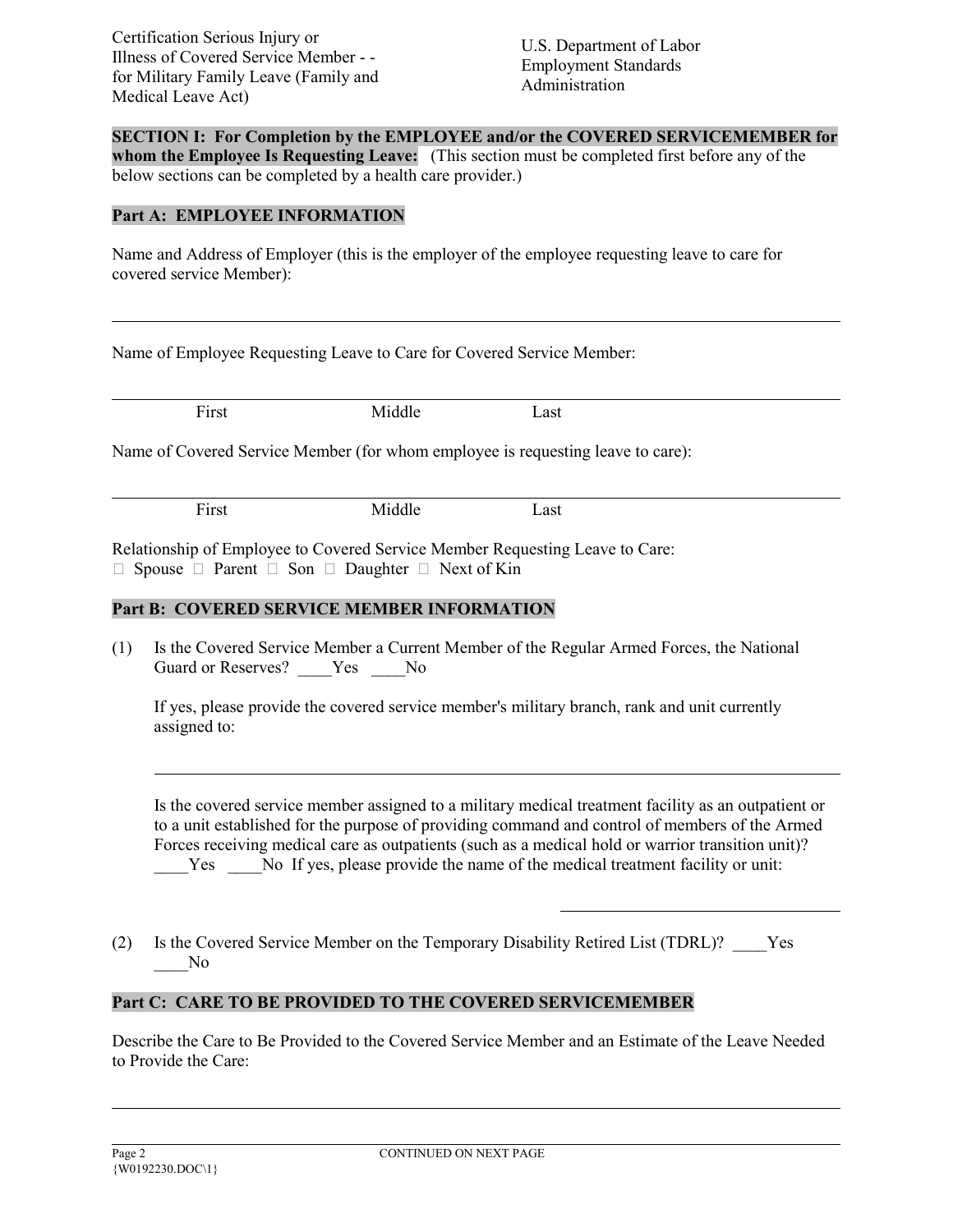**SECTION II: For Completion by a United States Department of Defense ("DOD") Health Care Provider or a Health Care Provider who is either: (1) a United States Department of Veterans Affairs ("VA") health care provider; (2) a DOD TRICARE network authorized private health care provider; or (3) a DOD non-network TRICARE authorized private health care provider. If you are unable to make certain of the military-related determinations contained below in Part B, you are permitted to rely upon determinations from an authorized DOD representative (such as a DOD recovery care coordinator).** (Please ensure that Section I above has been completed before completing this section.) Please be sure to sign the form on the last page.

#### **Part A: HEALTH CARE PROVIDER INFORMATION**

Health Care Provider's Name and Business Address:

Type of Practice/Medical Specialty:

Please state whether you are either: (1) a DOD health care provider; (2) a VA health care provider; (3) a DOD TRICARE network authorized private health care provider; or (4) a DOD non-network TRICARE authorized private health care provider:

Telephone: ( ) Fax:( ) Email:

# **PART B: MEDICAL STATUS**

(1) Covered Service Member's medical condition is classified as (Check One of the Appropriate Boxes):

 $\Box$  (VSI) Very Seriously Ill/Injured – Illness/Injury is of such a severity that life is imminently endangered. Family members are requested at bedside immediately. (Please note this is an internal DOD casualty assistance designation used by DOD healthcare providers.)

 $\Box$  (SI) Seriously Ill/Injured – Illness/injury is of such severity that there is cause for immediate concern, but there is no imminent danger to life. Family members are requested at bedside. (Please note this is an internal DOD casualty assistance designation used by DOD healthcare providers.)

 $\Box$  **OTHER III/Injured** – a serious injury or illness that may render the service member medically unfit to perform the duties of the member's office, grade, rank, or rating.

 $\Box$  **NONE OF THE ABOVE** (Note to Employee: If this box is checked, you may still be eligible to take leave to care for a covered family member with a "serious health condition" under § 825.113 of the FMLA. If such leave is requested, you may be required to complete DOL FORM WH-380 or an employer-provided form seeking the same information.)

- (2) Was the condition for which the Covered Service member is being treated incurred in line of duty on active duty in the armed forces? Yes No
- (3) Approximate date condition commenced:

(4) Probable duration of condition and/or need for care:

(5) Is the covered service member undergoing medical treatment, recuperation, or therapy? \_\_\_\_Yes No. If yes, please describe medical treatment, recuperation or therapy: